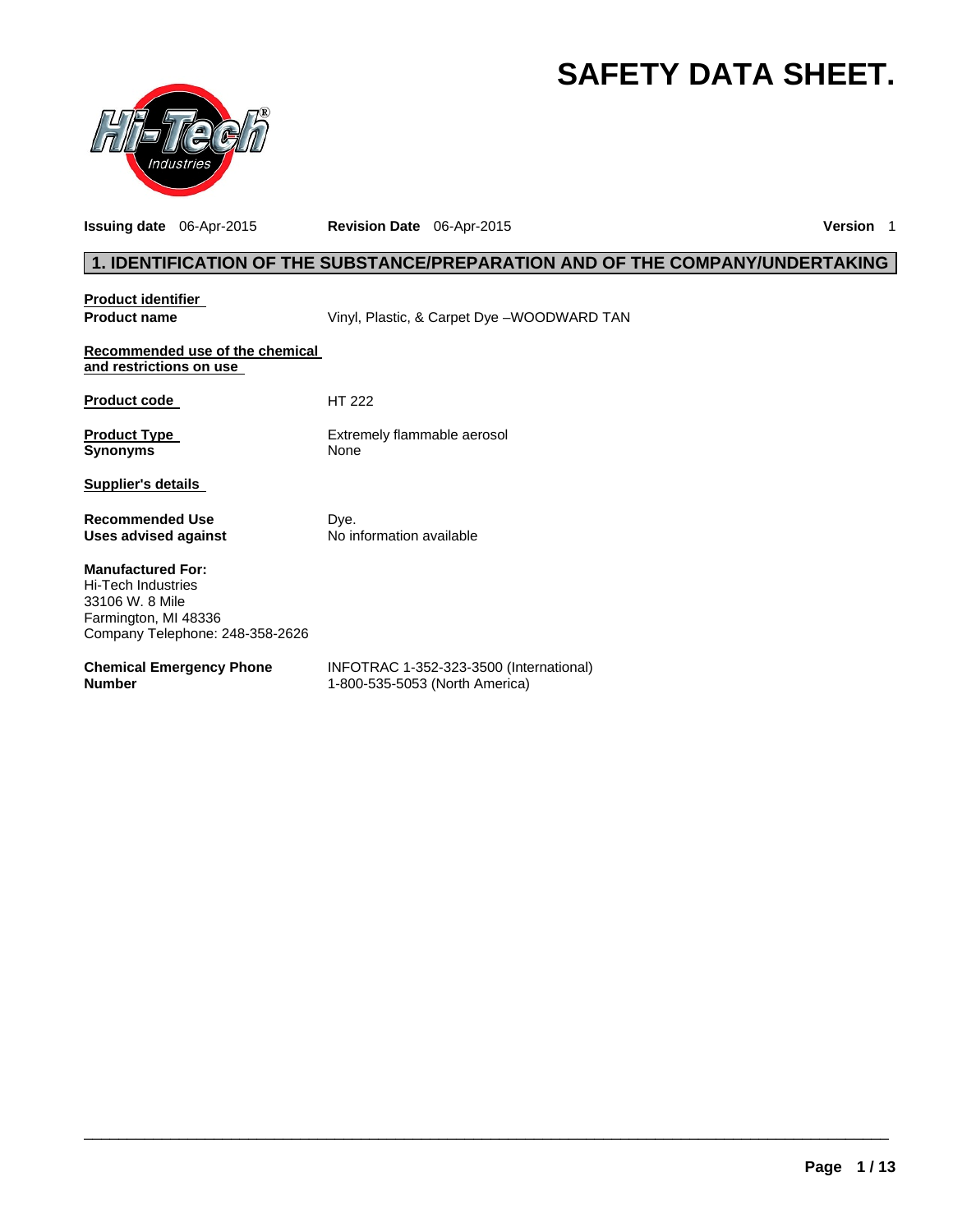#### $\Box$ **2. HAZARDS IDENTIFICATION**

#### **Classification**

| Skin corrosion/irritation                          | Category 2            |
|----------------------------------------------------|-----------------------|
| Serious eye damage/eye irritation                  | Category 2A           |
| Carcinogenicity                                    | Category 2            |
| Reproductive Toxicity                              | Category 2            |
| Specific target organ toxicity (single exposure)   | Category 3            |
| Specific target organ toxicity (repeated exposure) | Category 2            |
| Aspiration toxicity                                | Category 1            |
| Flammable aerosols                                 | Category 1            |
| Gases under pressure                               | <b>Compressed Gas</b> |

# **GHS Label elements, including**

### **precautionary statements**

| <b>Emergency Overview</b>                                                                                                                                                                                                         |                                          |         |
|-----------------------------------------------------------------------------------------------------------------------------------------------------------------------------------------------------------------------------------|------------------------------------------|---------|
| <b>DANGER</b>                                                                                                                                                                                                                     |                                          |         |
| <b>Hazard Statements</b>                                                                                                                                                                                                          |                                          |         |
| Causes skin irritation                                                                                                                                                                                                            |                                          |         |
| Causes serious eye irritation                                                                                                                                                                                                     |                                          |         |
| Suspected of causing cancer                                                                                                                                                                                                       |                                          |         |
| Suspected of damaging fertility or the unborn child                                                                                                                                                                               |                                          |         |
| May cause drowsiness or dizziness                                                                                                                                                                                                 |                                          |         |
| May cause damage to organs (Central Nervous System, Central Vascular System, Eyes, Kidney, Liver, Lungs, Respiratory<br>System, and skin) through prolonged or repeated exposure.<br>May be fatal if swallowed and enters airways |                                          |         |
| Extremely flammable aerosol                                                                                                                                                                                                       |                                          |         |
| Contains gas under pressure; may explode if heated                                                                                                                                                                                |                                          |         |
|                                                                                                                                                                                                                                   |                                          |         |
| Appearance<br>opaque                                                                                                                                                                                                              | <b>Physical state</b><br>Aerosol<br>Odor | Solvent |

# **Precautionary Statements - Prevention**

Obtain special instructions before use Do not handle until all safety precautions have been read and understood Wash face, hands and any exposed skin thoroughly after handling Wear protective gloves/protective clothing/eye protection/face protection Do not breathe dust/fume/gas/mist/vapors/spray Use only outdoors or in a well-ventilated area Keep away from heat/sparks/open flames/hot surfaces. — No smoking Do not spray on an open flame or other ignition source Pressurized container: Do not pierce or burn, even after use

#### **Precautionary Statements - Response**

If exposed or concerned: Get medical advice/attention

Specific treatment (see first aid on this label)

IF IN EYES: Rinse cautiously with water for several minutes. Remove contact lenses, if present and easy to do. Continue rinsing. If eye irritation persists: Get medical advice/attention

 $\Box$ 

IF ON SKIN: Wash with plenty of soap and water.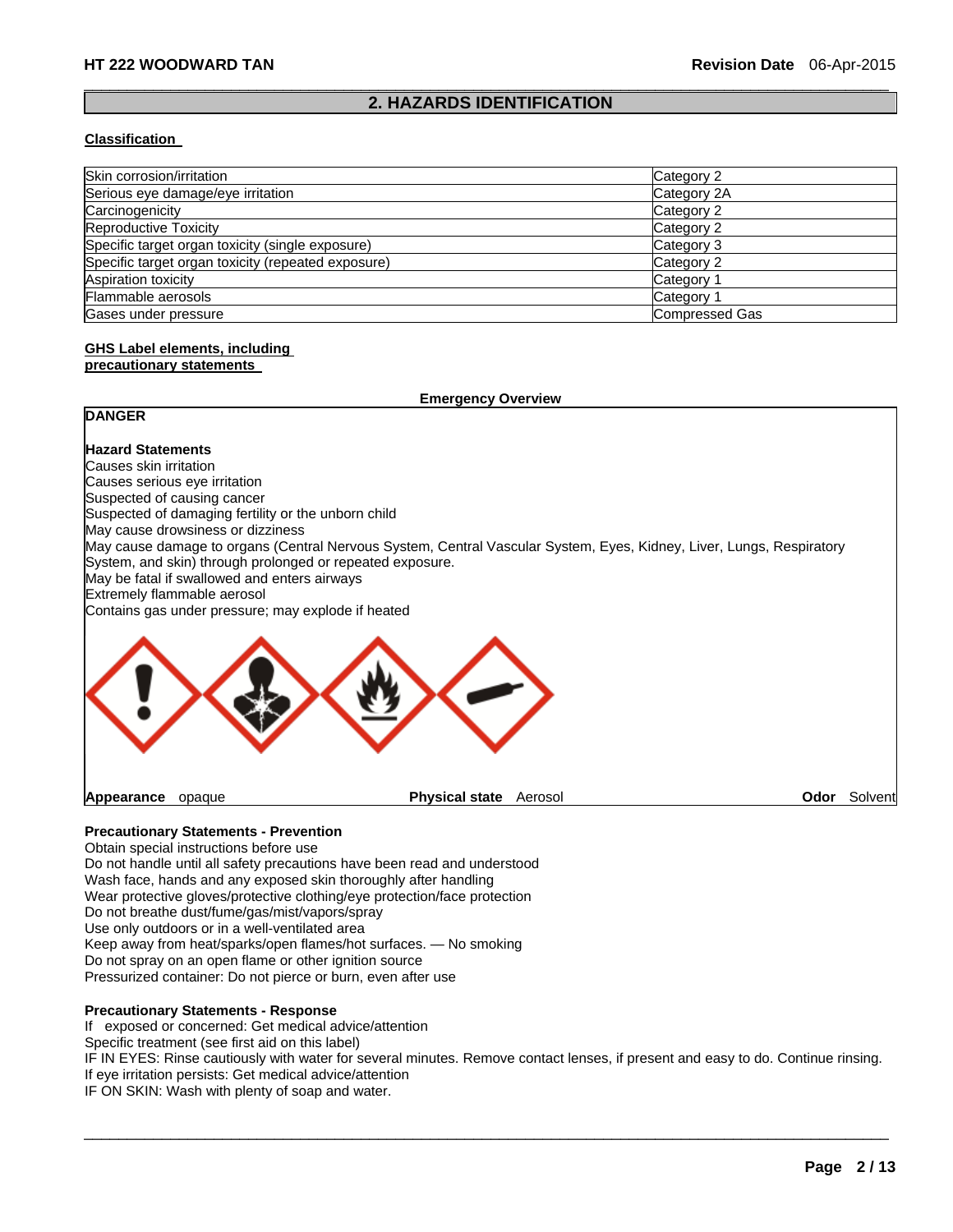If skin irritation occurs: Get medical advice/attention Take off contaminated clothing and wash before reuse IF INHALED: Remove person to fresh air and keep comfortable for breathing. Call a POISON CENTER or doctor/physician if you feel unwell IF SWALLOWED: Immediately call a POISON CENTER or doctor/physician Do NOT induce vomiting

# **Precautionary Statements - Storage**

Store locked up Store in a well-ventilated place. Keep container tightly closed Protect from sunlight. Do not expose to temperatures exceeding 50 °C/122 °F

#### **Precautionary Statements - Disposal**

Dispose of contents/container to an approved waste disposal plant

#### **Hazards not otherwise classified (HNOC)**

None

#### **Other information**

• Toxic to aquatic life with long lasting effects

1.42E-06% of the mixture consists of ingredient(s) of unknown toxicity

# **3. COMPOSITION/INFORMATION ON INGREDIENTS**

 $\Box$ 

| <b>Chemical Name</b>          | <b>CAS-No</b>  | Weight %* |
|-------------------------------|----------------|-----------|
| <b>ACETONE</b>                | 67-64-1        | $30 - 40$ |
| PROPANE/ISOBUTANE/N-BUTANE    | 68476-86-8     | $20 - 30$ |
| <b>TOLUENE</b>                | 108-88-3       | $10 - 20$ |
| N-BUTYL ALCOHOL               | $71-36-3$      | $1 - 10$  |
| TITANIUM DIOXIDE              | 13463-67-7     | $1 - 10$  |
| <b>MAGNESIUM SILICATE</b>     | 14807-96-6     | $1 - 10$  |
| 2-BUTANONE                    | 78-93-3        | $1 - 10$  |
| CALCIUM CARBONATE             | 1317-65-3      | $1 - 10$  |
| <b>XYLENE</b>                 | 1330-20-7      | $1 - 10$  |
| ETHYL BENZENE                 | $100 - 41 - 4$ | $0.1 - 1$ |
| <b>METHYL ISOBUTYL KETONE</b> | 108-10-1       | $0.1 - 1$ |

\*The exact percentage (concentration) of composition has been withheld as a trade secret.

# **4. FIRST AID MEASURES**

#### **First aid measures for different exposure routes**

| Eye contact         | Rinse immediately with plenty of water, also under the eyelids, for at least 15 minutes. Keep<br>eye wide open while rinsing. Get medical attention immediately if symptoms occur.                |
|---------------------|---------------------------------------------------------------------------------------------------------------------------------------------------------------------------------------------------|
| <b>Skin contact</b> | Wash off immediately with soap and plenty of water while removing all contaminated<br>clothes and shoes. If symptoms persist, call a physician.                                                   |
| <b>Inhalation</b>   | Move to fresh air. If breathing is difficult, give oxygen. Artificial respiration and/or oxygen<br>may be necessary. If breathing has stopped, contact emergency medical services<br>immediately. |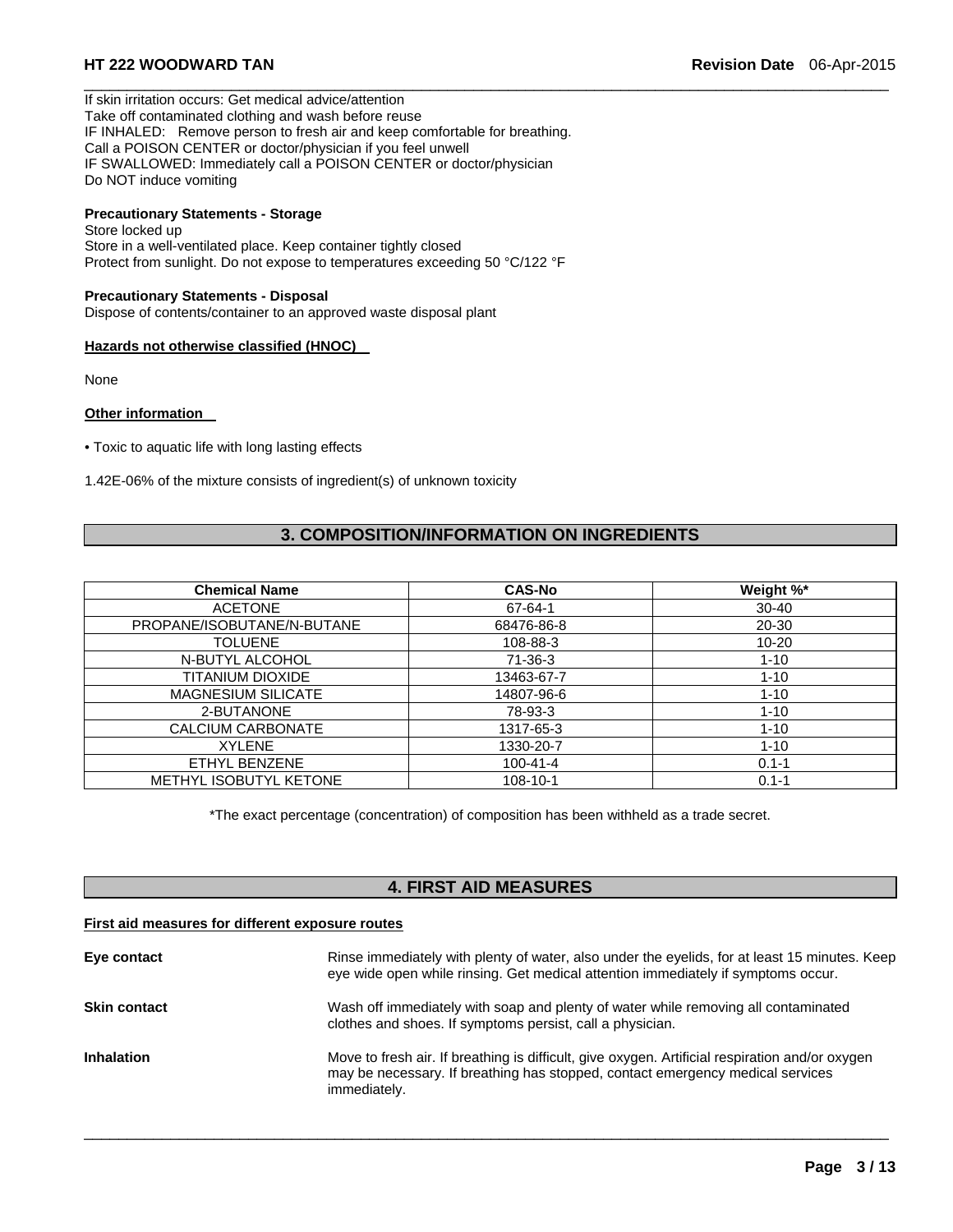| Ingestion                                                                            | Rinse mouth. Do NOT induce vomiting. Never give anything by mouth to an unconscious<br>person. Call a physician or Poison Control Center immediately.                                                                                                                                          |  |
|--------------------------------------------------------------------------------------|------------------------------------------------------------------------------------------------------------------------------------------------------------------------------------------------------------------------------------------------------------------------------------------------|--|
| Most important symptoms/effects, acute and delayed                                   |                                                                                                                                                                                                                                                                                                |  |
| <b>Main Symptoms</b>                                                                 | Causes skin and eye irritation. Irritating to respiratory system. May cause drowsiness or<br>dizziness. May damage to fertility or the unborn child. May cause cancer. Harmful or fatal<br>if swallowed and enters airways. Causes damage to organs through prolonged or<br>repeated exposure. |  |
| Indication of immediate medical attention and special treatment needed, if necessary |                                                                                                                                                                                                                                                                                                |  |
| Notes to physician<br>Treat symptomatically.                                         |                                                                                                                                                                                                                                                                                                |  |
| <b>5. FIRE-FIGHTING MEASURES</b>                                                     |                                                                                                                                                                                                                                                                                                |  |

 $\Box$ 

#### **Suitable Extinguishing Media**

Foam, dry chemical, carbon dixoide, or fine water spray. Water fog.Dry chemical. Carbon dioxide (CO2). Cool containers/tanks with water spray.

**Unsuitable Extinguishing Media** Keep away from sources of ignition - No smoking. Cool containers / tanks with water spray.

#### **Specific hazards arising from the chemical**

Extremely flammable. Keep product and empty container away from heat and sources of ignition. In the event of fire, cool tanks with water spray. In the event of fire and/or explosion do not breathe fumes.

**Explosion Data Sensitivity to Mechanical Impact** none. **Sensitivity to Static Discharge** Yes.

#### **Protective Equipment and Precautions for Firefighters**

As in any fire, wear self-contained breathing apparatus pressure-demand, MSHA/NIOSH (approved or equivalent) and full protective gear.

# **6. ACCIDENTAL RELEASE MEASURES**

#### **Personal precautions, protective equipment and emergency procedures**

| <b>Personal precautions</b>                           | Avoid contact with eyes. Avoid breathing vapors or mists. Contents under pressure. Do not<br>puncture or incinerate cans. Do no stick pin or any other sharp object into opening on top of<br>can. Avoid skin contact. Use with adequate ventilation. Keep container away from<br>heat, flames, and all other sources of ignition. Keep can away from all sources of electricity<br>such as electric motors and batteries. Do not spray on hot surfaces. |
|-------------------------------------------------------|----------------------------------------------------------------------------------------------------------------------------------------------------------------------------------------------------------------------------------------------------------------------------------------------------------------------------------------------------------------------------------------------------------------------------------------------------------|
| <b>Environmental precautions</b>                      |                                                                                                                                                                                                                                                                                                                                                                                                                                                          |
| <b>Environmental precautions</b>                      | Beware of vapors accumulating to form explosive concentrations. Vapors can accumulate<br>in low areas. Prevent further leakage or spillage if safe to do so. Do not allow material to<br>contaminate ground water system. Prevent product from entering drains. Do not flush into<br>surface water or sanitary sewer system.                                                                                                                             |
| Methods and materials for containment and cleaning up |                                                                                                                                                                                                                                                                                                                                                                                                                                                          |
| <b>Methods for Containment</b>                        | Absorb spill with inert material (e.g. dry sand or earth), then place in a chemical waste<br>container. Stop leak if you can do it without risk.                                                                                                                                                                                                                                                                                                         |
| Methods for cleaning up                               | Pick up and transfer to properly labeled containers. Soak up with inert absorbent material.<br>Clean contaminated surface thoroughly. After cleaning, flush away traces with water. Take<br>precautionary measures against static discharges. Prevent product from entering drains.                                                                                                                                                                      |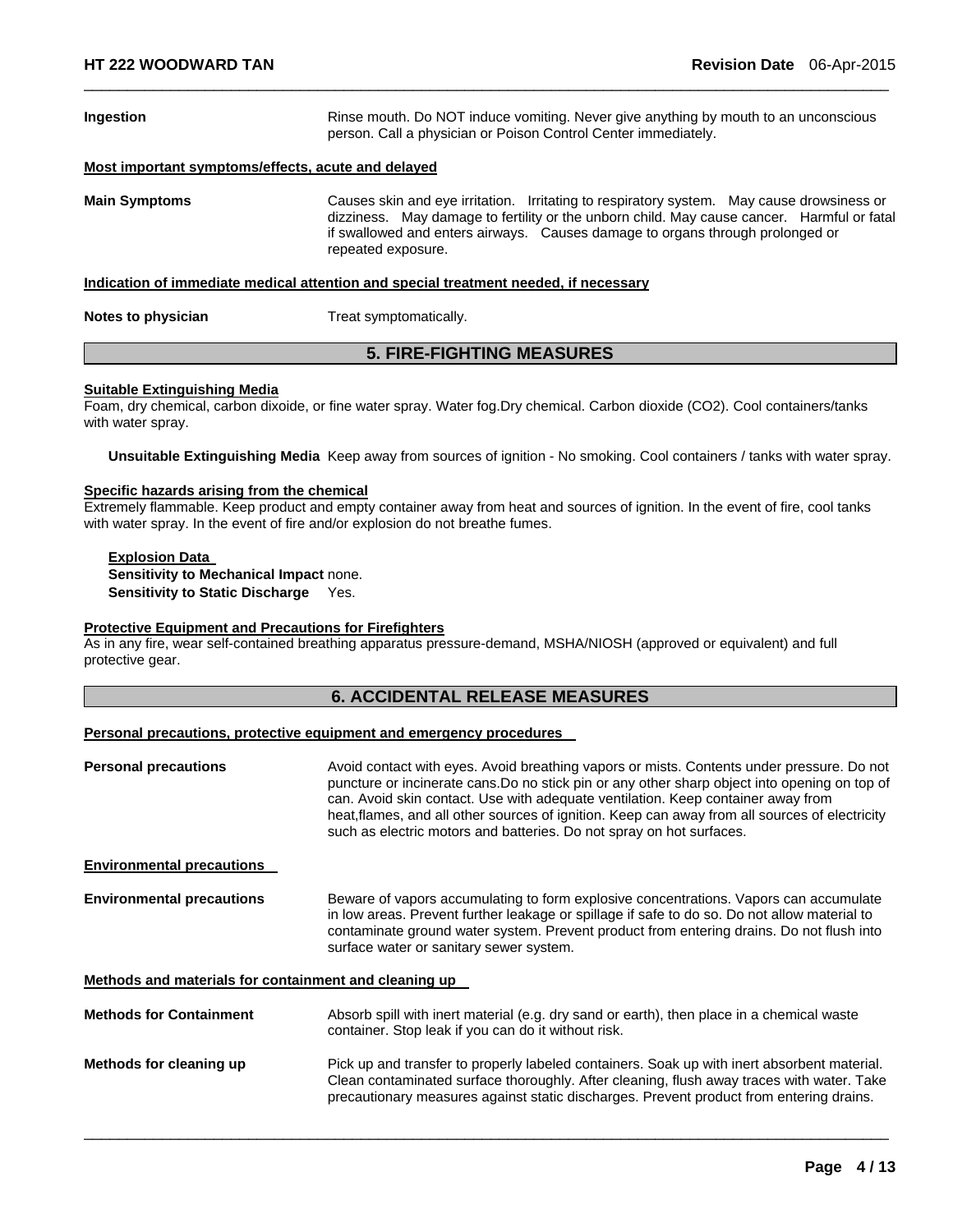# **7. HANDLING AND STORAGE AND STORAGE AND STORAGE AND STORAGE AND STORAGE AND STORAGE**

 $\Box$ 

# **Precautions for safe handling**

| Advice on safe handling                                      | Avoid contact with eyes. Avoid breathing vapors or mists. Contents under pressure. Do not<br>puncture or incinerate cans. Do not stick pin or any other sharp object into opening on top<br>of can.                                |  |  |  |
|--------------------------------------------------------------|------------------------------------------------------------------------------------------------------------------------------------------------------------------------------------------------------------------------------------|--|--|--|
| Conditions for safe storage, including any incompatibilities |                                                                                                                                                                                                                                    |  |  |  |
| <b>Technical measures/Storage</b><br>conditions              | Keep container tightly closed in a dry and well-ventilated place. Keep away from open<br>flames, hot surfaces and sources of ignition. Keep in properly labeled containers. Keep out<br>of the reach of children. Store locked up. |  |  |  |
| Incompatible products                                        | Incompatible with strong acids and bases. Incompatible with oxidizing agents.                                                                                                                                                      |  |  |  |
| <b>Aerosol Level</b>                                         | 3                                                                                                                                                                                                                                  |  |  |  |
| <b>AAUTRALAIRERAAULI</b>                                     |                                                                                                                                                                                                                                    |  |  |  |

### **8. EXPOSURE CONTROLS/PERSONAL PROTECTION**

#### **Control parameters**

| <b>Exposure Guidelines</b>               |                                                                                                                             |                                                                                                                                                                                                           |                                                                                                                                                                                         |
|------------------------------------------|-----------------------------------------------------------------------------------------------------------------------------|-----------------------------------------------------------------------------------------------------------------------------------------------------------------------------------------------------------|-----------------------------------------------------------------------------------------------------------------------------------------------------------------------------------------|
| <b>Chemical Name</b>                     | <b>ACGIH TLV</b>                                                                                                            | <b>OSHA PEL</b>                                                                                                                                                                                           | <b>NIOSH IDLH</b>                                                                                                                                                                       |
| <b>ACETONE</b><br>67-64-1                | STEL: 750 ppm<br>TWA: 500 ppm                                                                                               | TWA: 1000 ppm<br>TWA: 2400 mg/m <sup>3</sup><br>(vacated) TWA: 750 ppm<br>(vacated) TWA: 1800 mg/m <sup>3</sup>                                                                                           | IDLH: 2500 ppm<br>TWA: 250 ppm<br>TWA: 590 mg/m <sup>3</sup>                                                                                                                            |
|                                          |                                                                                                                             | (vacated) STEL: 2400 mg/m <sup>3</sup><br>The acetone STEL does not apply<br>to the cellulose acetate fiber<br>industry. It is in effect for all other<br>sectors<br>(vacated) STEL: 1000 ppm             |                                                                                                                                                                                         |
| PROPANE/ISOBUTANE/N-BUTANE<br>68476-86-8 | 74-98-6: TWA: 1000 ppm<br>106-97-8: STEL: 1000 ppm<br>75-28-5: STEL: 1000 ppm                                               | 74-98-6: TWA: 1000 ppm<br>TWA: 1800 mg/m <sup>3</sup><br>(vacated) TWA: 1000 ppm<br>(vacated) TWA: 1800 mg/m <sup>3</sup><br>106-97-8: (vacated) TWA: 800<br>ppm<br>(vacated) TWA: 1900 mg/m <sup>3</sup> | 74-98-6:IDLH: 2100 ppm<br>TWA: 1000 ppm<br>TWA: 1800 mg/m <sup>3</sup><br>106-97-8: TWA: 800 ppm<br>TWA: 1900 mg/m <sup>3</sup><br>75-28-5: TWA: 800 ppm<br>TWA: 1900 mg/m <sup>3</sup> |
| <b>TOLUENE</b><br>108-88-3               | TWA: 20 ppm                                                                                                                 | TWA: 200 ppm<br>(vacated) TWA: 100 ppm<br>(vacated) TWA: 375 mg/m <sup>3</sup><br>(vacated) STEL: 150 ppm<br>(vacated) STEL: 560 mg/m <sup>3</sup><br>Ceiling: 300 ppm                                    | IDLH: 500 ppm<br>TWA: 100 ppm<br>TWA: 375 mg/m <sup>3</sup><br>STEL: 150 ppm<br>STEL: 560 mg/m <sup>3</sup>                                                                             |
| N-BUTYL ALCOHOL<br>$71-36-3$             | TWA: 20 ppm                                                                                                                 | TWA: 100 ppm<br>TWA: $300 \text{ mg/m}^3$<br>(vacated) S*<br>(vacated) Ceiling: 50 ppm<br>(vacated) Ceiling: 150 mg/m <sup>3</sup>                                                                        | IDLH: 1400 ppm<br>Ceiling: 50 ppm<br>Ceiling: 150 mg/m <sup>3</sup>                                                                                                                     |
| <b>TITANIUM DIOXIDE</b><br>13463-67-7    | TWA: 10 mg/m <sup>3</sup>                                                                                                   | TWA: 15 $mq/m3$ total dust<br>(vacated) TWA: 10 mg/m <sup>3</sup> total<br>dust                                                                                                                           | IDLH: 5000 mg/m <sup>3</sup>                                                                                                                                                            |
| <b>MAGNESIUM SILICATE</b><br>14807-96-6  | TWA: 2 mg/m <sup>3</sup> particulate matter<br>containing no asbestos and <1%<br>crystalline silica, respirable<br>fraction | (vacated) TWA: $2 \text{ mg/m}^3$<br>respirable dust <1% Crystalline<br>silica, containing no Asbestos<br>TWA: 20 mppcf if 1% Quartz or<br>more, use Quartz limit                                         | IDLH: 1000 mg/m <sup>3</sup><br>TWA: 2 mg/m <sup>3</sup> containing no<br>Asbestos and <1% Quartz<br>respirable dust                                                                    |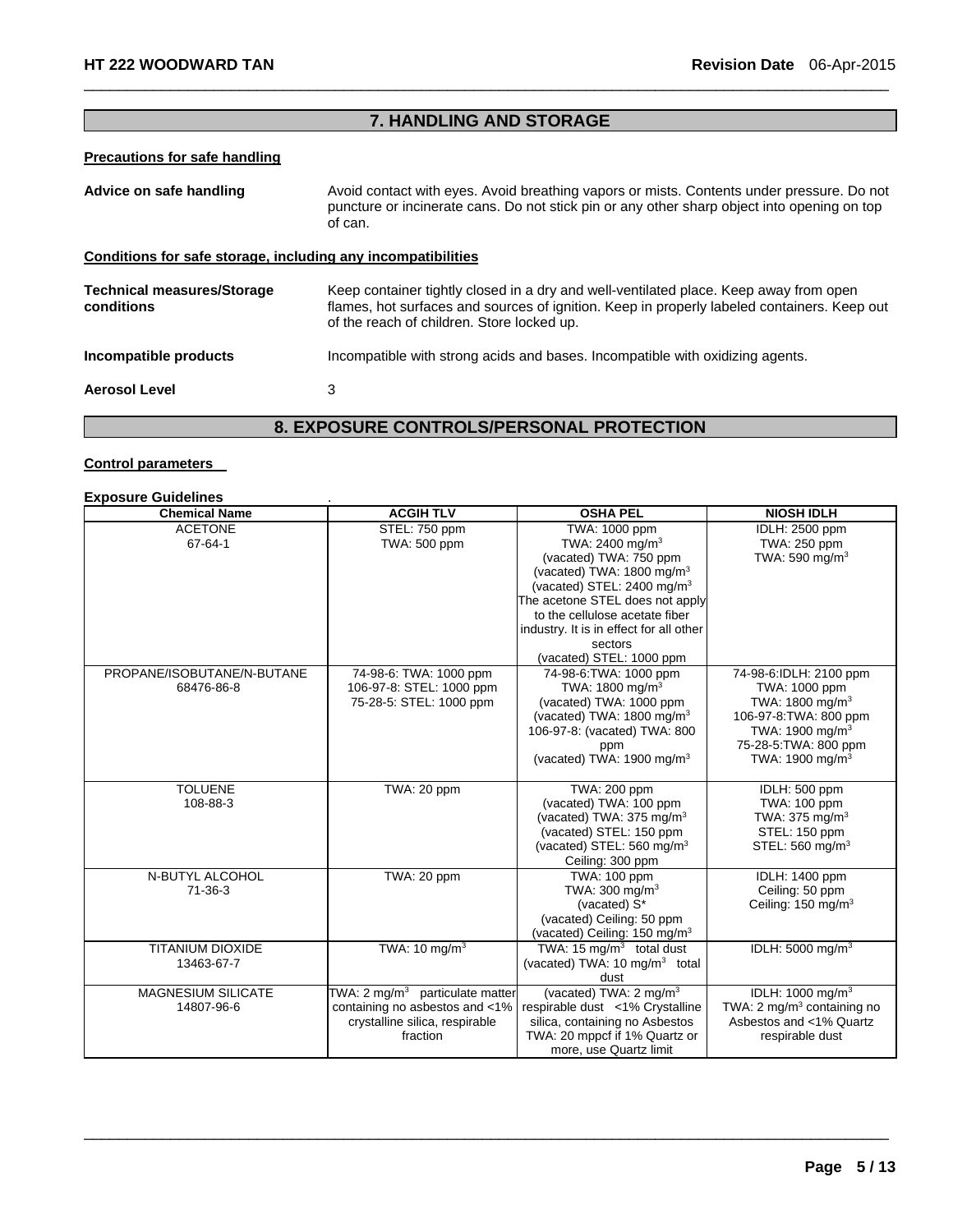| 2-BUTANONE               | STEL: 300 ppm       | TWA: 200 ppm                              | IDLH: 3000 ppm                             |
|--------------------------|---------------------|-------------------------------------------|--------------------------------------------|
| 78-93-3                  | TWA: 200 ppm        | TWA: 590 mg/m <sup>3</sup>                | TWA: 200 ppm                               |
|                          |                     | (vacated) TWA: 200 ppm                    | TWA: 590 mg/m <sup>3</sup>                 |
|                          |                     | (vacated) TWA: 590 mg/m <sup>3</sup>      | STEL: 300 ppm                              |
|                          |                     | (vacated) STEL: 300 ppm                   | STEL: 885 mg/m <sup>3</sup>                |
|                          |                     | (vacated) STEL: 885 mg/m $3$              |                                            |
| <b>CALCIUM CARBONATE</b> |                     | TWA: 15 $mg/m3$ total dust                | TWA: 10 mg/m <sup>3</sup><br>total dust    |
| 1317-65-3                |                     | TWA: 5 mg/m <sup>3</sup> respirable       | TWA: $5 \text{ mg/m}^3$<br>respirable dust |
|                          |                     | fraction                                  |                                            |
|                          |                     | (vacated) TWA: 15 mg/m <sup>3</sup> total |                                            |
|                          |                     | dust                                      |                                            |
|                          |                     | (vacated) TWA: $5 \text{ mg/m}^3$         |                                            |
|                          |                     | respirable fraction                       |                                            |
| <b>XYLENE</b>            | STEL: 150 ppm       | TWA: 100 ppm                              |                                            |
| 1330-20-7                | <b>TWA: 100 ppm</b> | TWA: $435 \text{ mg/m}^3$                 |                                            |
|                          |                     | (vacated) TWA: 100 ppm                    |                                            |
|                          |                     | (vacated) TWA: $435 \text{ mg/m}^3$       |                                            |
|                          |                     | (vacated) STEL: 150 ppm                   |                                            |
|                          |                     | (vacated) STEL: 655 mg/m $3$              |                                            |
| ETHYL BENZENE            | TWA: 20 ppm         | TWA: 100 ppm                              | IDLH: 800 ppm                              |
| $100 - 41 - 4$           |                     | TWA: $435 \text{ mg/m}^3$                 | TWA: 100 ppm                               |
|                          |                     | (vacated) TWA: 100 ppm                    | TWA: 435 mg/m <sup>3</sup>                 |
|                          |                     | (vacated) TWA: 435 mg/m <sup>3</sup>      | STEL: 125 ppm                              |
|                          |                     | (vacated) STEL: 125 ppm                   | STEL: $545 \text{ mg/m}^3$                 |
|                          |                     | (vacated) STEL: 545 mg/m <sup>3</sup>     |                                            |
| METHYL ISOBUTYL KETONE   | STEL: 75 ppm        | TWA: 100 ppm                              | IDLH: 500 ppm                              |
| $108 - 10 - 1$           | TWA: 20 ppm         | TWA: $410 \text{ mg/m}^3$                 | TWA: 50 ppm                                |
|                          |                     | (vacated) TWA: 50 ppm                     | TWA: 205 mg/m <sup>3</sup>                 |
|                          |                     | (vacated) TWA: 205 mg/m <sup>3</sup>      | STEL: 75 ppm                               |
|                          |                     | (vacated) STEL: 75 ppm                    | STEL: 300 mg/m <sup>3</sup>                |
|                          |                     | (vacated) STEL: 300 mg/m <sup>3</sup>     |                                            |

*ACGIH: (American Conference of Governmental Industrial Hygienists) OSHA: (Occupational Safety & Health Administration) NIOSH IDLH: Immediately Dangerous to Life or Health* 

**Other Exposure Guidelines** Vacated limits revoked by the Court of Appeals decision in AFL-CIO v. OSHA, 965 F.2d 962 (11th Cir., 1992).

#### **Exposure controls**

| <b>Engineering Measures</b> | Showers              |  |
|-----------------------------|----------------------|--|
|                             | Eyewash stations     |  |
|                             | Ventilation systems. |  |

#### **Individual protection measures, such as personal protective equipment**

| <b>Hygiene measures</b>       | Handle in accordance with good industrial hygiene and safety practice.                                                                                                                                                                                                                                                            |
|-------------------------------|-----------------------------------------------------------------------------------------------------------------------------------------------------------------------------------------------------------------------------------------------------------------------------------------------------------------------------------|
| <b>Respiratory protection</b> | If exposure limits are exceeded or irritation is experienced, NIOSH/MSHA approved<br>respiratory protection should be worn.  Positive-pressure supplied air respirators may be<br>required for high airborne contaminant concentrations. Respiratory protection must be<br>provided in accordance with current local regulations. |
| Skin and body protection      | Chemical resistant apron. Protective gloves.                                                                                                                                                                                                                                                                                      |
| <b>Eye/Face Protection</b>    | Safety glasses with side-shields.                                                                                                                                                                                                                                                                                                 |

# **9. PHYSICAL AND CHEMICAL PROPERTIES**

 $\Box$ 

#### **Physical and chemical properties**

| <b>Physical state</b> | Aerosol |                       |          |
|-----------------------|---------|-----------------------|----------|
| Appearance            | opaque  | Odor                  | Solvent  |
| Color                 | tan     | <b>Odor Threshold</b> | No infor |

**Odor Threshold** No information available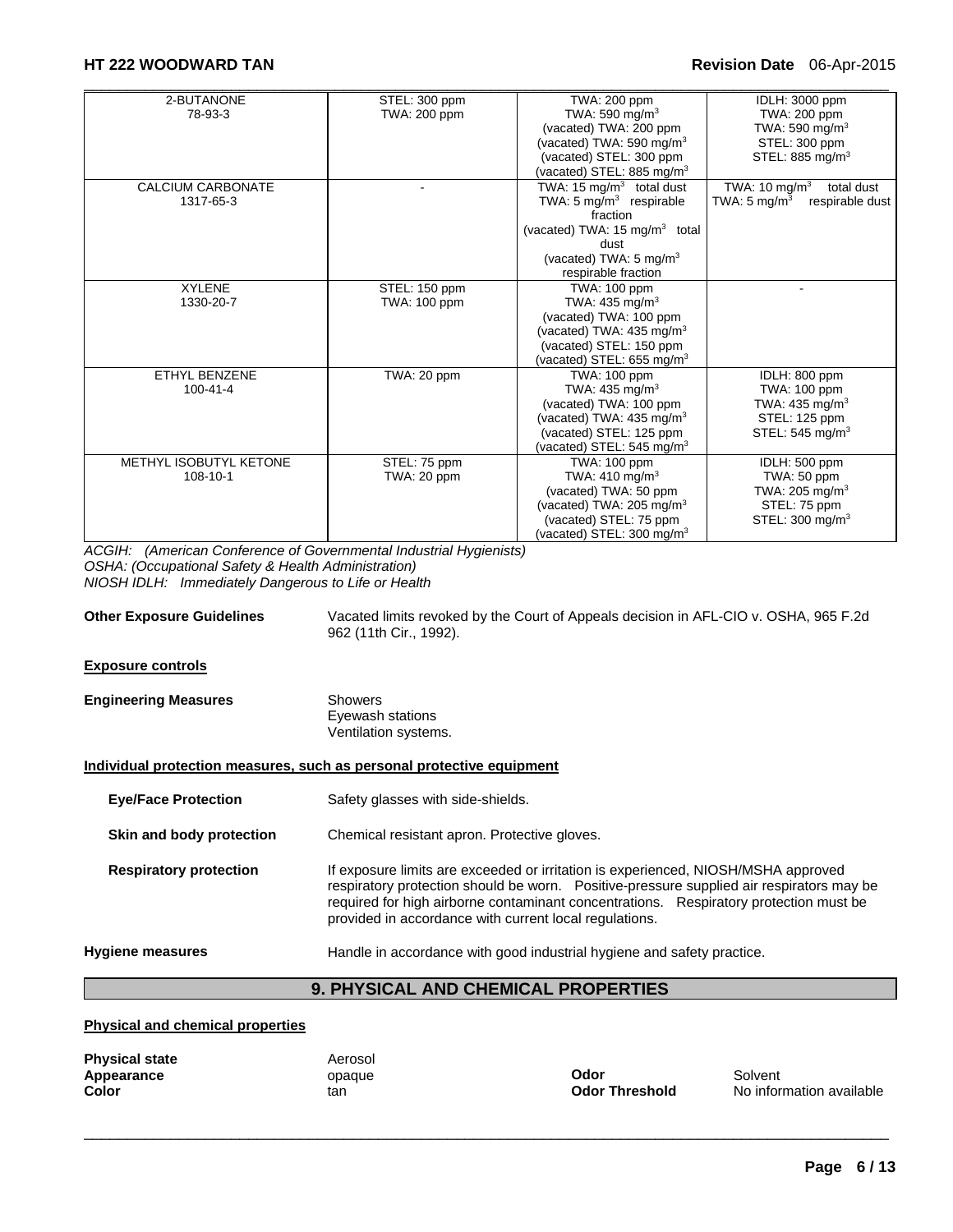| Values<br>Remarks • Methods<br><b>Property</b><br>рH<br>No information available<br><b>Melting/freezing point</b><br>No information available<br>Boiling point/boiling range<br>No information available<br><b>Flash Point</b><br>-97 °C / -142 °F<br>Based on propellant<br>No information available<br><b>Evaporation rate</b>     |  |
|--------------------------------------------------------------------------------------------------------------------------------------------------------------------------------------------------------------------------------------------------------------------------------------------------------------------------------------|--|
| Flammability (solid, gas)<br>No information available                                                                                                                                                                                                                                                                                |  |
| <b>Flammability Limits in Air</b><br>upper flammability limit<br>No information available<br>lower flammability limit<br>No information available<br>Vapor pressure<br>No information available<br><b>Vapor density</b><br>No information available<br><b>Specific Gravity</b><br>0.839<br>Water solubility<br>Practically insoluble |  |
| <b>Partition coefficient: n-octanol/waterNo information available</b><br><b>Autoignition temperature</b><br>No information available<br>Not applicable<br><b>Decomposition temperature</b><br>No information available<br><b>Viscosity</b><br>No information available<br>No information available<br><b>Explosive properties</b>    |  |
| <b>Other information</b><br><b>VOC Content(%)</b><br>53.64                                                                                                                                                                                                                                                                           |  |

# **10. STABILITY AND REACTIVITY**

 $\Box$ 

#### **Reactivity**

No data available

#### **Chemical stability**

Stable under recommended storage conditions.

#### **Possibility of hazardous reactions**

None under normal processing.

### **Conditions to Avoid**

Extremes of temperature and direct sunlight. Heat, flames and sparks. Keep away from children.

#### **Incompatible Materials**

Incompatible with strong acids and bases. Incompatible with oxidizing agents.

### **Hazardous Decomposition Products**

None known based on information supplied.

# **11. TOXICOLOGICAL INFORMATION**

#### **Information on likely routes of exposure**

#### **Product Information**

| <b>Inhalation</b>   | Vapors may irritate throat and respiratory system. May cause drownsiness and dizziness<br>based on components. May cause irritation of respiratory tract. Avoid breathing vapors or<br>mists. |
|---------------------|-----------------------------------------------------------------------------------------------------------------------------------------------------------------------------------------------|
| Eye contact         | Irritating to eyes. Avoid contact with eyes.                                                                                                                                                  |
| <b>Skin contact</b> | Irritating to skin. Repeated exposure may cause skin dryness or cracking. Prolonged skin<br>contact may defat the skin and produce dermatitis. Avoid contact with skin.                       |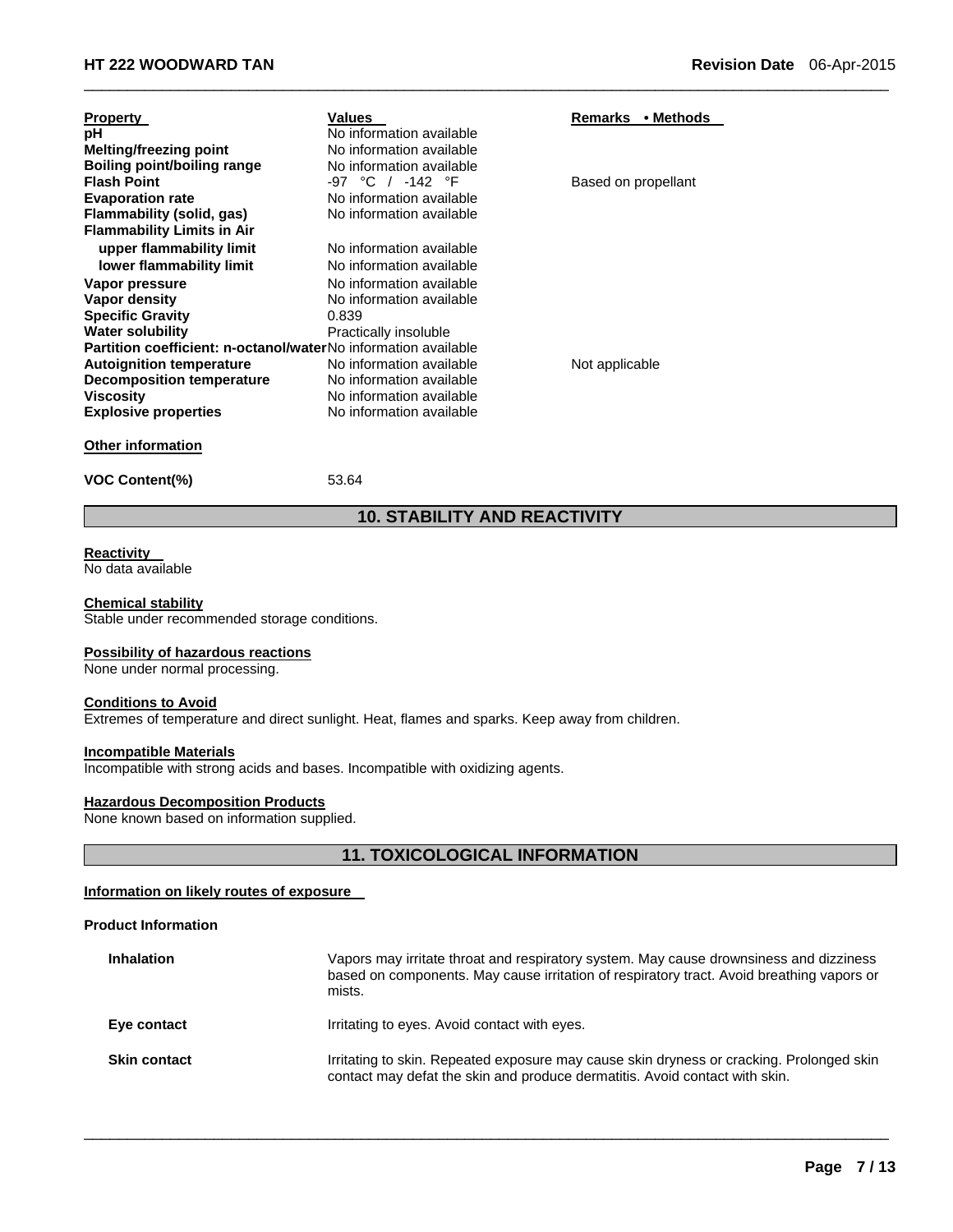**Ingestion May be harmful if swallowed. Aspiration into the lungs during swallowing may cause serious** lung damage which may be fatal.

#### **Component Information**

| <b>Chemical Name</b>                   | LD50 Oral             | LD50 Dermal                 | <b>LC50 Inhalation</b>                   |
|----------------------------------------|-----------------------|-----------------------------|------------------------------------------|
| <b>ACETONE</b><br>67-64-1              | $= 5800$ mg/kg        | 20,000 mg/kg (Rabbit)       | $= 50100$ mg/m <sup>3</sup><br>Rat ) 8 h |
| <b>TOLUENE</b>                         | Rat)                  | Rabbit)                     | (Rat ) 4 h                               |
| 108-88-3                               | $= 2600$ mg/kg        | $= 12000$ mg/kg             | $= 12.5$ mg/L                            |
| <b>N-BUTYL ALCOHOL</b>                 | = 700 mg/kg           | $= 3402 \text{ mg/kg}$      | $>8000$ ppm                              |
| $71-36-3$                              | Rat)                  | (Rabbit)                    | Rat ) 4 h                                |
| <b>TITANIUM DIOXIDE</b><br>13463-67-7  | Rat)<br>> 10000 mg/kg |                             |                                          |
| 2-BUTANONE                             | Rat)                  | (Rabbit)                    | $= 11700$ ppm                            |
| 78-93-3                                | $= 2483$ mg/kg        | $= 5000$ mg/kg              | Rat) 4 h                                 |
| XYLENE                                 | Rat)                  | > 4350 mg/kg                | Rat ) 4 h                                |
| 1330-20-7                              | $= 3500$ mg/kg        | (Rabbit)                    | $= 29.08$ mg/L                           |
| <b>ETHYL BENZENE</b><br>$100 - 41 - 4$ |                       | $= 15400$ mg/kg<br>(Rabbit) |                                          |
| <b>METHYL ISOBUTYL KETONE</b>          | Rat)                  | ( Rabbit )                  | Rat ) 4 h                                |
| 108-10-1                               | $= 2080$ mg/kg        | $= 3000$ mg/kg              | $= 8.2$ mg/L                             |

 $\Box$ 

#### **Information on toxicological effects**

**Symptoms** Symptoms of overexposure may be headache, dizziness, tiredness, nausea and vomiting. Irritating to respiratory system. Causes serious eye irritation.Irritating to skin. May be harmful or fatal if ingested.

#### **Delayed and immediate effects as well as chronic effects from short and long-term exposure**

| <b>Skin corrosion/irritation</b><br>Eye damage/irritation<br><b>Irritation</b><br><b>Sensitization</b><br><b>Germ Cell Mutagenicity</b><br>Carcinogenicity | Irritating to skin.<br>Irritating to eyes.<br>None known.<br>None known.<br>carcinogen. | Moderately irritating to eyes, skin and respiratory system. | The table below indicates whether each agency has evaluated a listed ingredient as a |             |
|------------------------------------------------------------------------------------------------------------------------------------------------------------|-----------------------------------------------------------------------------------------|-------------------------------------------------------------|--------------------------------------------------------------------------------------|-------------|
| <b>Chemical Name</b>                                                                                                                                       | <b>ACGIH</b>                                                                            | <b>IARC</b>                                                 | <b>NTP</b>                                                                           | <b>OSHA</b> |

| <b>UNDERLIGATION</b>                                | <b>AVVIII</b>  | mw       | .              | "''                      |
|-----------------------------------------------------|----------------|----------|----------------|--------------------------|
| <b>TOLUENE</b>                                      | -              | Group 3  |                |                          |
| 108-88-3                                            |                |          |                |                          |
| <b>TITANIUM DIOXIDE</b><br>13463-67-7               | ۰              | 2B       | ۰              | $\overline{\phantom{a}}$ |
| <b>MAGNESIUM SILICATE</b><br>14807-96-6             | ۰              | Group 3  | ۰              |                          |
| <b>XYLENE</b><br>1330-20-7                          | ٠              | Group 3  |                | -                        |
| <b>ETHYL BENZENE</b><br>100-41-4                    | A <sub>3</sub> | Group 2B |                | -                        |
| <b>METHYL ISOBUTYL</b><br><b>KETONE</b><br>108-10-1 | A <sub>3</sub> | Group 2B | $\blacksquare$ | -                        |

 $\Box$ 

*ACGIH: (American Conference of Governmental Industrial Hygienists)* 

*A3 - Animal Carcinogen* 

*IARC: (International Agency for Research on Cancer)* 

*Group 2B - Possibly Carcinogenic to Humans* 

*Group 3 - Not Classifiable as to Carcinogenicity in Humans* 

*OSHA: (Occupational Safety & Health Administration)* 

*X - Present* 

**Specific target organ systemic toxicity (single exposure) Specific target organ systemic toxicity (repeated exposure)** 

**Reproductive toxicity** Product is or contains a chemical which is a known or suspected reproductive hazard. May cause respiratory irritation. May cause drowsiness and dizziness.

May cause damage to organs through prolonged or repeated exposure.

**Chronic toxicity May cause adverse liver effects.**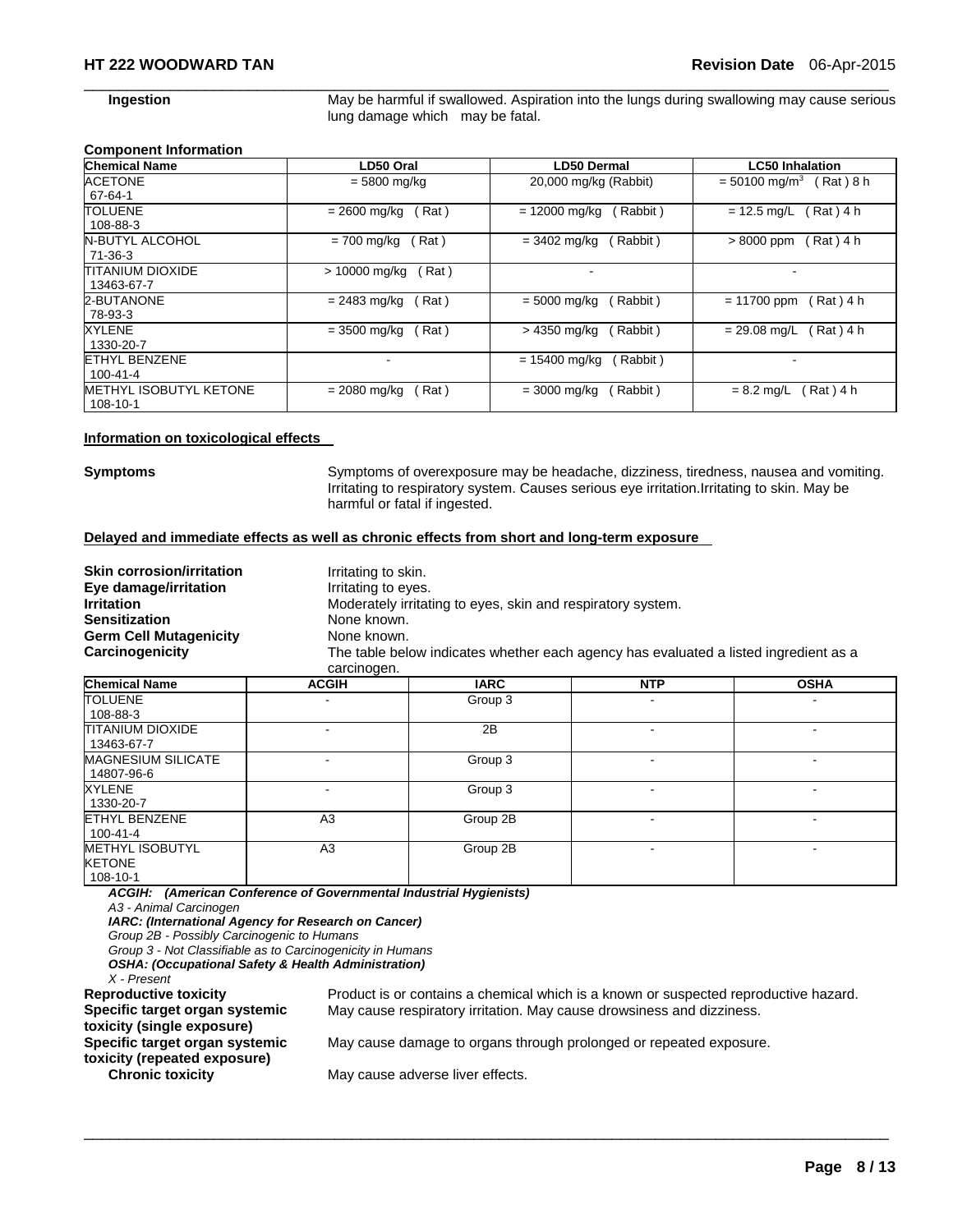| <b>Target Organ Effects</b> | Central nervous system, Central Vascular System (CVS), Eyes, Kidney, Liver, Lungs,       |
|-----------------------------|------------------------------------------------------------------------------------------|
|                             | Respiratory system, Skin.                                                                |
| <b>Neurological effects</b> | Intentional misuse by deliberately concentrating and inhaling contents may be harmful or |
|                             | fatal.                                                                                   |
| <b>Aspiration hazard</b>    | May be fatal if swallowed and enters airways.                                            |
|                             |                                                                                          |

### **Numerical measures of toxicity - Product Information**

Unknown Acute Toxicity **1.42E-06%** of the mixture consists of ingredient(s) of unknown toxicity **The following values are calculated based on chapter 3.1 of the GHS document** . **ATEmix (oral)** 21982 mg/kg **ATEmix (dermal)** 12271 mg/kg **ATEmix (inhalation-gas)** 871844 mg/l **ATEmix (inhalation-dust/mist)** 94.7 mg/l

# **12. ECOLOGICAL INFORMATION**

### **Ecotoxicity**

| <b>Chemical Name</b>      | <b>Toxicity to algae</b>  | <b>Toxicity to fish</b>        | <b>Toxicity to</b> | Toxicity to daphnia and     |
|---------------------------|---------------------------|--------------------------------|--------------------|-----------------------------|
|                           |                           |                                | microorganisms     | other aquatic invertebrates |
| <b>ACETONE</b>            |                           | 4.74 - 6.33 mL/L LC50          |                    | 10294 - 17704 mg/L EC50     |
| 67-64-1                   |                           | Oncorhynchus mykiss 96h        |                    | Daphnia magna 48h Static    |
|                           |                           | 6210 - 8120 mg/L LC50          |                    | 12600 - 12700 mg/L EC50     |
|                           |                           | Pimephales promelas 96h        |                    | Daphnia magna 48h           |
|                           |                           | static 8300 mg/L LC50          |                    |                             |
|                           |                           | Lepomis macrochirus 96h        |                    |                             |
| PROPANE/ISOBUTANE/N-      |                           |                                |                    |                             |
| <b>BUTANE</b>             |                           |                                |                    |                             |
| 68476-86-8                |                           |                                |                    |                             |
| <b>TOLUENE</b>            | 433 mg/L EC50             | 11.0 - 15.0 mg/L LC50          | $\blacksquare$     | 5.46 - 9.83 mg/L EC50       |
| 108-88-3                  | Pseudokirchneriella       | Lepomis macrochirus 96h        |                    | Daphnia magna 48h Static    |
|                           | subcapitata 96h 12.5 mg/L | static 14.1 - 17.16 mg/L       |                    | 11.5 mg/L EC50 Daphnia      |
|                           | EC50 Pseudokirchneriella  | LC50 Oncorhynchus mykiss       |                    | magna 48h                   |
|                           | subcapitata 72h static    | 96h static 15.22 - 19.05 mg/L  |                    |                             |
|                           |                           | LC50 Pimephales promelas       |                    |                             |
|                           |                           | 96h flow-through 5.89 - 7.81   |                    |                             |
|                           |                           | mg/L LC50 Oncorhynchus         |                    |                             |
|                           |                           | mykiss 96h flow-through        |                    |                             |
|                           |                           | 50.87 - 70.34 mg/L LC50        |                    |                             |
|                           |                           | Poecilia reticulata 96h static |                    |                             |
|                           |                           | 12.6 mg/L LC50 Pimephales      |                    |                             |
|                           |                           | promelas 96h static 28.2       |                    |                             |
|                           |                           |                                |                    |                             |
|                           |                           | mg/L LC50 Poecilia             |                    |                             |
|                           |                           | reticulata 96h semi-static 5.8 |                    |                             |
|                           |                           | mg/L LC50 Oncorhynchus         |                    |                             |
|                           |                           | mykiss 96h semi-static 54      |                    |                             |
|                           |                           | mg/L LC50 Oryzias latipes      |                    |                             |
|                           |                           | 96h static                     |                    |                             |
| N-BUTYL ALCOHOL           | 500 mg/L EC50             | 100000 - 500000 µg/L LC50      |                    | 1897 - 2072 mg/L EC50       |
| $71 - 36 - 3$             | Desmodesmus subspicatus   | Lepomis macrochirus 96h        |                    | Daphnia magna 48h Static    |
|                           | 96h 500 mg/L EC50         | static 1730 - 1910 mg/L        |                    | 1983 mg/L EC50 Daphnia      |
|                           | Desmodesmus subspicatus   | LC50 Pimephales promelas       |                    | magna 48h                   |
|                           | 72h                       | 96h static 1740 mg/L LC50      |                    |                             |
|                           |                           | Pimephales promelas 96h        |                    |                             |
|                           |                           | flow-through 1910000 µg/L      |                    |                             |
|                           |                           | LC50 Pimephales promelas       |                    |                             |
|                           |                           | 96h static                     |                    |                             |
| <b>MAGNESIUM SILICATE</b> |                           | 100 g/L LC50 Brachydanio       |                    |                             |
| 14807-96-6                |                           | rerio 96h semi-static          |                    |                             |
| 2-BUTANONE                |                           | 3130 - 3320 mg/L LC50          |                    | 4025 - 6440 mg/L EC50       |
| 78-93-3                   |                           | Pimephales promelas 96h        |                    | Daphnia magna 48h Static    |
|                           |                           | flow-through                   |                    | 5091 mg/L EC50 Daphnia      |
|                           |                           |                                |                    | magna 48h 520 mg/L EC50     |
|                           |                           |                                |                    | Daphnia magna 48h           |
|                           |                           |                                |                    |                             |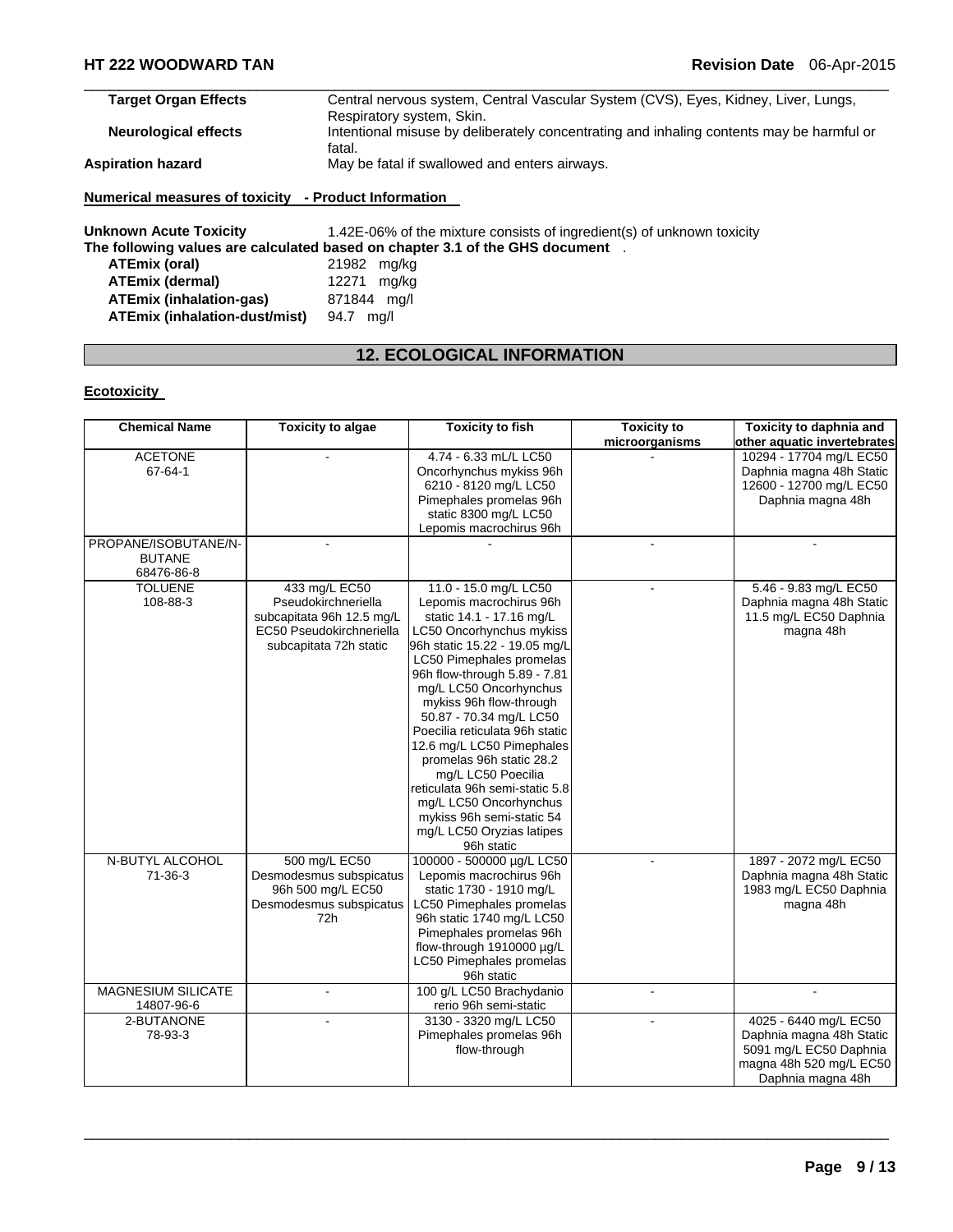# **HT 222 WOODWARD TAN Revision Date** 06-Apr-2015

| <b>XYLENE</b>          |                              | 13.1 - 16.5 mg/L LC50           | 0.6 mg/L LC50 Gammarus      |
|------------------------|------------------------------|---------------------------------|-----------------------------|
| 1330-20-7              |                              | Lepomis macrochirus 96h         | lacustris 48h 3.82 mg/L     |
|                        |                              | flow-through 13.5 - 17.3        | EC50 water flea 48h         |
|                        |                              | mg/L LC50 Oncorhynchus          |                             |
|                        |                              | mykiss 96h 2.661 - 4.093        |                             |
|                        |                              | mg/L LC50 Oncorhynchus          |                             |
|                        |                              | mykiss 96h static 23.53 -       |                             |
|                        |                              | 29.97 mg/L LC50                 |                             |
|                        |                              | Pimephales promelas 96h         |                             |
|                        |                              | static 30.26 - 40.75 mg/L       |                             |
|                        |                              | LC50 Poecilia reticulata 96h    |                             |
|                        |                              | static 7.711 - 9.591 mg/L       |                             |
|                        |                              | LC50 Lepomis macrochirus        |                             |
|                        |                              | 96h static 13.4 mg/L LC50       |                             |
|                        |                              | Pimephales promelas 96h         |                             |
|                        |                              | flow-through 19 mg/L LC50       |                             |
|                        |                              | Lepomis macrochirus 96h         |                             |
|                        |                              | 780 mg/L LC50 Cyprinus          |                             |
|                        |                              | carpio 96h semi-static 780      |                             |
|                        |                              | mg/L LC50 Cyprinus carpio       |                             |
|                        |                              | 96h                             |                             |
| <b>ETHYL BENZENE</b>   | 4.6 mg/L EC50                | 11.0 - 18.0 mg/L LC50           | 1.8 - 2.4 mg/L EC50 Daphnia |
| $100 - 41 - 4$         | Pseudokirchneriella          | Oncorhynchus mykiss 96h         | magna 48h                   |
|                        | subcapitata 72h 438 mg/L     | static 7.55 - 11 mg/L LC50      |                             |
|                        | EC50 Pseudokirchneriella     | Pimephales promelas 96h         |                             |
|                        | subcapitata 96h 2.6 - 11.3   | flow-through 9.1 - 15.6 mg/L    |                             |
|                        | mg/L EC50                    | <b>LC50 Pimephales promelas</b> |                             |
|                        | Pseudokirchneriella          | 96h static 32 mg/L LC50         |                             |
|                        | subcapitata 72h static 1.7 - | Lepomis macrochirus 96h         |                             |
|                        | 7.6 mg/L EC50                | static 4.2 mg/L LC50            |                             |
|                        | Pseudokirchneriella          | Oncorhynchus mykiss 96h         |                             |
|                        | subcapitata 96h static       | semi-static 9.6 mg/L LC50       |                             |
|                        |                              | Poecilia reticulata 96h static  |                             |
| <b>METHYL ISOBUTYL</b> | 400 mg/L EC50                | 496 - 514 mg/L LC50             | 170 mg/L EC50 Daphnia       |
| <b>KETONE</b>          | Pseudokirchneriella          | Pimephales promelas 96h         | magna 48h                   |
| 108-10-1               | subcapitata 96h              | flow-through                    |                             |

#### **Persistence and degradability**

No information available.

# **Bioaccumulation**

No information available.

| <b>Chemical Name</b>       | log Pow |
|----------------------------|---------|
| <b>ACETONE</b>             | $-0.24$ |
| 67-64-1                    |         |
| PROPANE/ISOBUTANE/N-BUTANE | 2.8     |
| 68476-86-8                 |         |
| <b>TOLUENE</b>             | 2.65    |
| 108-88-3                   |         |
| N-BUTYL ALCOHOL            | 0.785   |
| 71-36-3                    |         |
| 2-BUTANONE                 | 0.29    |
| 78-93-3                    |         |
| <b>XYLENE</b>              | 3.15    |
| 1330-20-7                  |         |
| ETHYL BENZENE              | 3.118   |
| 100-41-4                   |         |
| METHYL ISOBUTYL KETONE     | 1.19    |
| 108-10-1                   |         |

**Other adverse effects** No information available

# **13. DISPOSAL CONSIDERATIONS**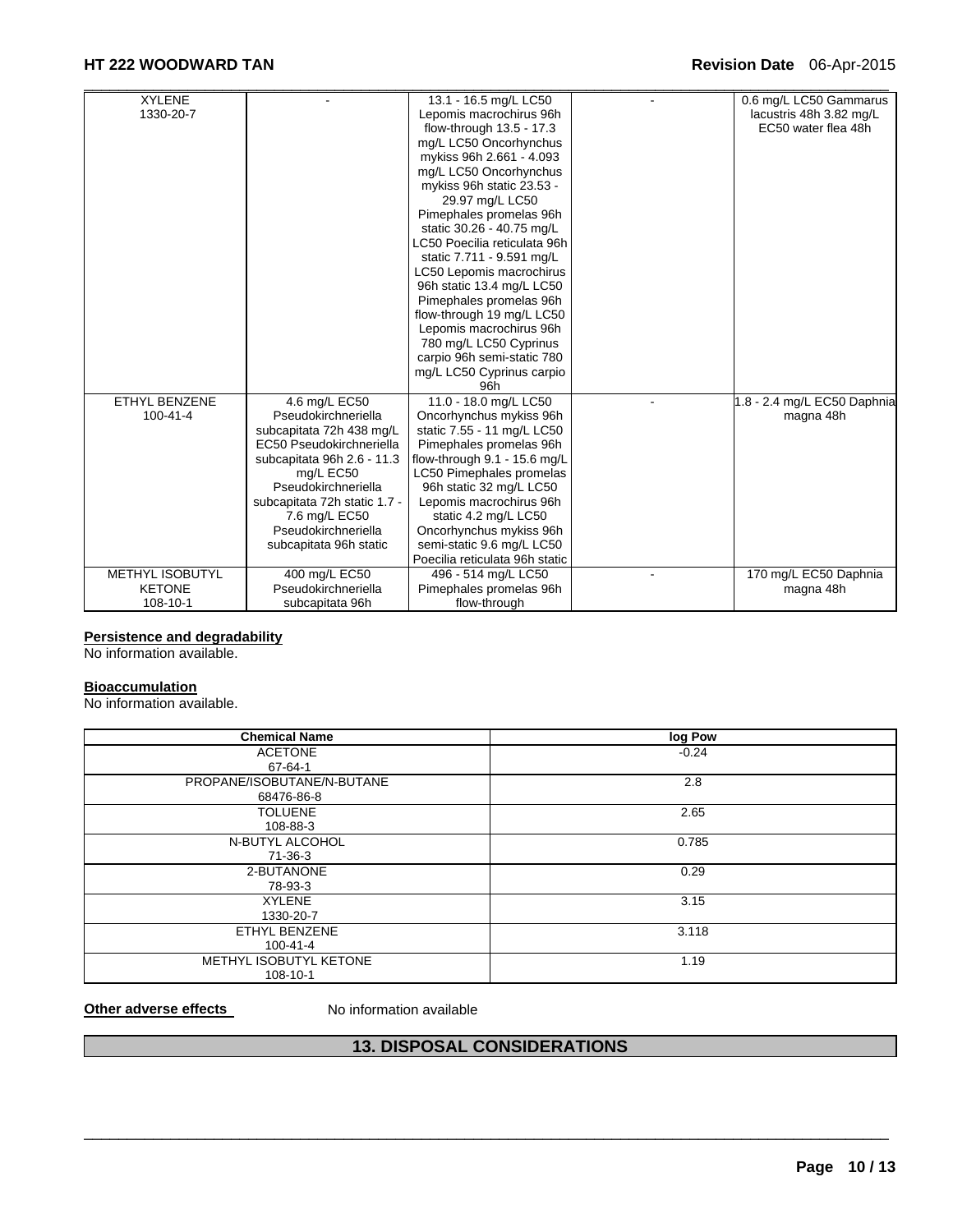| <b>Waste treatment</b>        |                                                                                                                                                                                                    |
|-------------------------------|----------------------------------------------------------------------------------------------------------------------------------------------------------------------------------------------------|
| <b>Waste Disposal Methods</b> | This material, as supplied, is a hazardous waste according to federal regulations (40 CFR<br>$261$ .                                                                                               |
| Contaminated packaging        | Empty containers should be taken to an approved waste handling site for recycling or<br>disposal. Pressurized container: Do not pierce or burn, even after use. Do not re-use empty<br>containers. |

 $\Box$ 

# **14. TRANSPORT INFORMATION**

| <b>DOT Ground</b> | CONSUMER COMMODITY ORM-D |
|-------------------|--------------------------|
|                   | Ωr                       |
|                   | LIMITED QUANTITY         |
|                   |                          |

| IATA | UN1950, AEROSOLS, FLAMMABLE, 2.1, LTD. QTY. |
|------|---------------------------------------------|
| IMDG | UN1950, AEROSOLS, FLAMMABLE, 2.1, LTD. QTY. |

# **15. REGULATORY INFORMATION**

# **International Inventories**

| <b>Chemical Name</b>                    | <b>TSCA</b> | <b>DSL/NDSL</b> | <b>EINECS/ELI</b><br><b>NCS</b> | <b>ENCS</b> | <b>IECSC</b> | <b>KECL</b>               | <b>PICCS</b>      | <b>AICS</b> |
|-----------------------------------------|-------------|-----------------|---------------------------------|-------------|--------------|---------------------------|-------------------|-------------|
| <b>ACETONE</b>                          | X           | X               | X                               | x           | X            | X                         | X                 | X           |
| <b>PROPANE/ISOBUTAN</b><br>E/N-BUTANE   | X           | X               | X                               | Not listed  | X            | x                         | $\check{ }$<br>⋏  | X           |
| <b>TOLUENE</b>                          | X           | X               | X                               | X           | X            | X                         | ⋏                 | X           |
| N-BUTYL ALCOHOL                         | X           | X               | X                               | X           | X            | $\checkmark$<br>⌒         | X                 | X           |
| <b>TITANIUM DIOXIDE</b>                 | X           | X               | X                               | X           | X            | X                         | x                 | X           |
| <b>MAGNESIUM</b><br><b>SILICATE</b>     | x           | x               | X                               | Χ           | X            | x                         | $\checkmark$<br>⋏ | X           |
| 2-BUTANONE                              | X           | X               | X                               | X           | X            | X                         | ⋏                 | X           |
| <b>CALCIUM</b><br><b>CARBONATE</b>      | x           | X               | X                               | X           | X            | $\checkmark$<br>$\lambda$ | X                 | X           |
| <b>XYLENE</b>                           |             | x               | X                               | Χ           | X            | v                         |                   | x           |
| ETHYL BENZENE                           | X           | X               | X                               | Χ           | X            | X                         | x                 | X           |
| <b>METHYL ISOBUTYL</b><br><b>KETONE</b> | Χ           | x               | X                               | x           | X            | X                         | $\check{ }$<br>⋏  | X           |

 $\Box$ 

**Legend: TSCA** - United States Toxic Substances Control Act Section 8(b) Inventory

**DSL/NDSL** - Canadian Domestic Substances List/Non-Domestic Substances List

**EINECS/ELINCS** - European Inventory of Existing Commercial Chemical Substances/EU List of Notified Chemical Substances

**ENCS** - Japan Existing and New Chemical Substances

**CHINA** - China Inventory of Existing Chemical Substances

**KECL** - Korean Existing and Evaluated Chemical Substances

**PICCS** - Philippines Inventory of Chemicals and Chemical Substances

**AICS** - Australian Inventory of Chemical Substances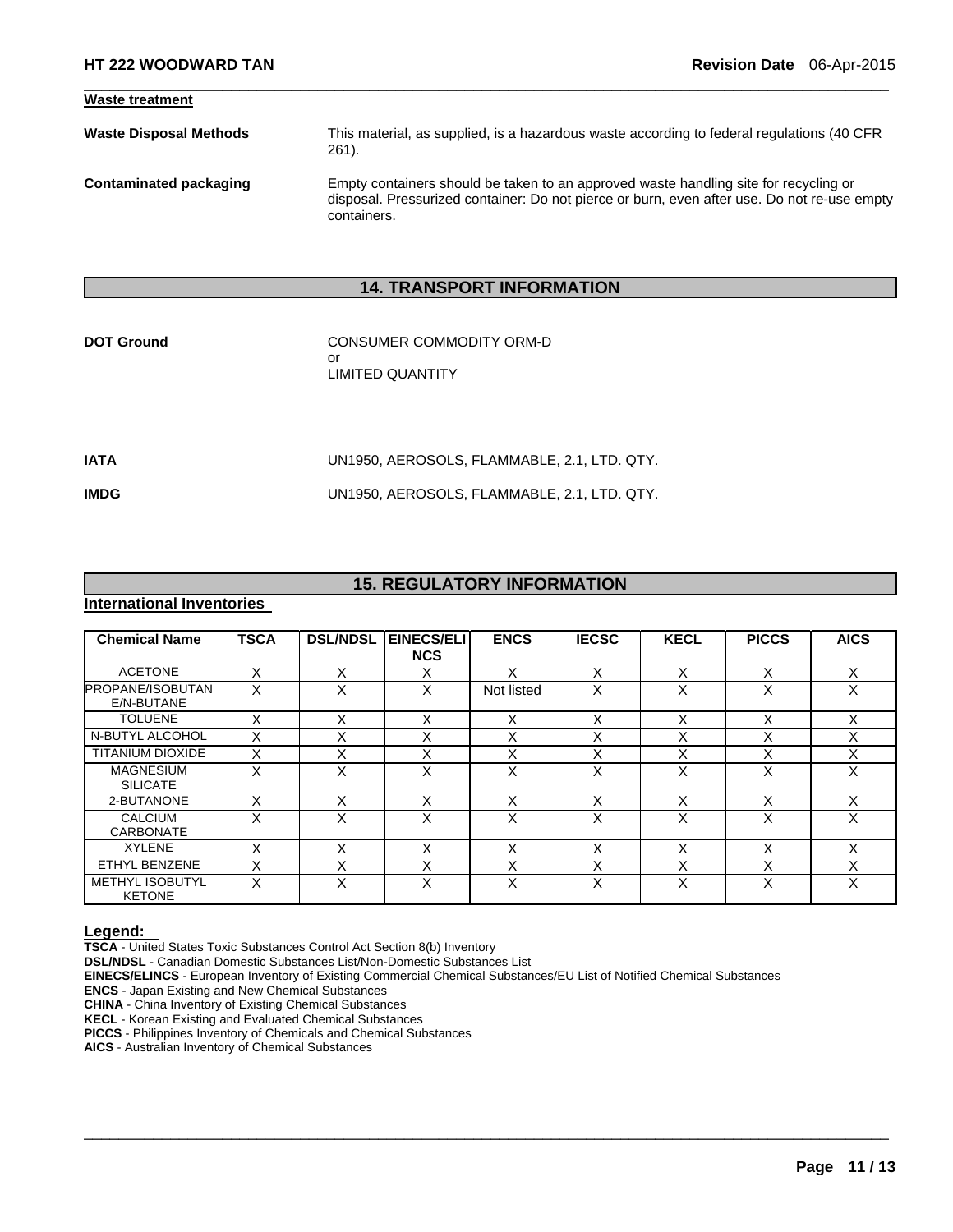#### **U.S. Federal Regulations**

#### **SARA 313**

Section 313 of Title III of the Superfund Amendments and Reauthorization Act of 1986 (SARA). This product contains a chemical or chemicals which are subject to the reporting requirements of the Act and Title 40 of the Code of Federal Regulations, Part 372:

 $\Box$ 

| <b>Chemical Name</b>                     | <b>CAS-No</b>  | Weight %* | <b>SARA 313 - Threshold</b><br>Values % |
|------------------------------------------|----------------|-----------|-----------------------------------------|
| TOLUENE - 108-88-3                       | 108-88-3       | $10 - 20$ | 1.0                                     |
| N-BUTYL ALCOHOL - 71-36-3                | 71-36-3        | $1 - 10$  | 1.0                                     |
| XYLENE - 1330-20-7                       | 1330-20-7      | $1 - 10$  | 1.0                                     |
| ETHYL BENZENE - 100-41-4                 | $100 - 41 - 4$ | $0.1 - 1$ | 0.1                                     |
| METHYL ISOBUTYL KETONE - 108-10-1        | 108-10-1       | $0.1 - 1$ | 1.0                                     |
| <b>SARA 311/312 Hazard Categories</b>    |                |           |                                         |
| <b>Acute Health Hazard</b>               | Yes            |           |                                         |
| <b>Chronic Health Hazard</b>             | Yes            |           |                                         |
| <b>Fire Hazard</b>                       | Yes            |           |                                         |
| <b>Sudden Release of Pressure Hazard</b> | Yes            |           |                                         |
| <b>Reactive Hazard</b>                   | no             |           |                                         |

#### **Clean Water Act**

This product contains the following substances which are regulated pollutants pursuant to the Clean Water Act (40 CFR 122.21 and 40 CFR 122.42):

| <b>Chemical Name</b> | <b>CWA - Reportable</b><br>Quantities | <b>CWA - Toxic Pollutants</b> | <b>CWA - Priority Pollutants</b> | <b>CWA - Hazardous</b><br><b>Substances</b> |
|----------------------|---------------------------------------|-------------------------------|----------------------------------|---------------------------------------------|
| <b>TOLUENE</b>       | 1000 lb                               |                               |                                  |                                             |
| 108-88-3             |                                       |                               |                                  |                                             |
| <b>XYLENE</b>        | 100 <sub>1b</sub>                     |                               |                                  |                                             |
| 1330-20-7            |                                       |                               |                                  |                                             |
| ETHYL BENZENE        | 1000 lb                               |                               |                                  |                                             |
| $100 - 41 - 4$       |                                       |                               |                                  |                                             |

### **CERCLA**

This material, as supplied, contains one or more substances regulated as a hazardous substance under the Comprehensive Environmental Response Compensation and Liability Act (CERCLA) (40 CFR 302):

| <b>Chemical Name</b>   | <b>Hazardous Substances RQs</b> | <b>Extremely Hazardous Substances</b> | <b>RQ</b>                        |
|------------------------|---------------------------------|---------------------------------------|----------------------------------|
|                        |                                 | <b>RQs</b>                            |                                  |
| <b>ACETONE</b>         | 5000 lb                         |                                       | RQ 5000 lb final RQ              |
| 67-64-1                |                                 |                                       | RQ 2270 kg final RQ              |
| <b>TOLUENE</b>         | 1000 lb 1 lb                    |                                       | RQ 1000 lb final RQ              |
| 108-88-3               |                                 |                                       | RQ 454 kg final RQ RQ 1 lb final |
|                        |                                 |                                       | RQ.                              |
|                        |                                 |                                       | RQ 0.454 kg final RQ             |
| N-BUTYL ALCOHOL        | 5000 lb                         |                                       | RQ 5000 lb final RQ              |
| $71-36-3$              |                                 |                                       | RQ 2270 kg final RQ              |
| 2-BUTANONE             | 5000 lb                         |                                       | RQ 5000 lb final RQ              |
| 78-93-3                |                                 |                                       | RQ 2270 kg final RQ              |
| <b>XYLENE</b>          | 100 lb                          |                                       | RQ 100 lb final RQ               |
| 1330-20-7              |                                 |                                       | RQ 45.4 kg final RQ              |
| <b>ETHYL BENZENE</b>   | 1000 lb                         |                                       | RQ 1000 lb final RQ              |
| $100 - 41 - 4$         |                                 |                                       | RQ 454 kg final RQ               |
| METHYL ISOBUTYL KETONE | 5000 lb                         |                                       | RQ 5000 lb final RQ              |
| 108-10-1               |                                 |                                       | RQ 2270 kg final RQ              |

# **U.S. State Regulations**

#### **California Proposition 65**

This product contains the following Proposition 65 chemicals:

| <b>Chemical Name</b>          | California Prop. 65                  |
|-------------------------------|--------------------------------------|
| TOLUENE - 108-88-3            | Developmental<br>Female Reproductive |
| TITANIUM DIOXIDE - 13463-67-7 | Carcinoɑen                           |